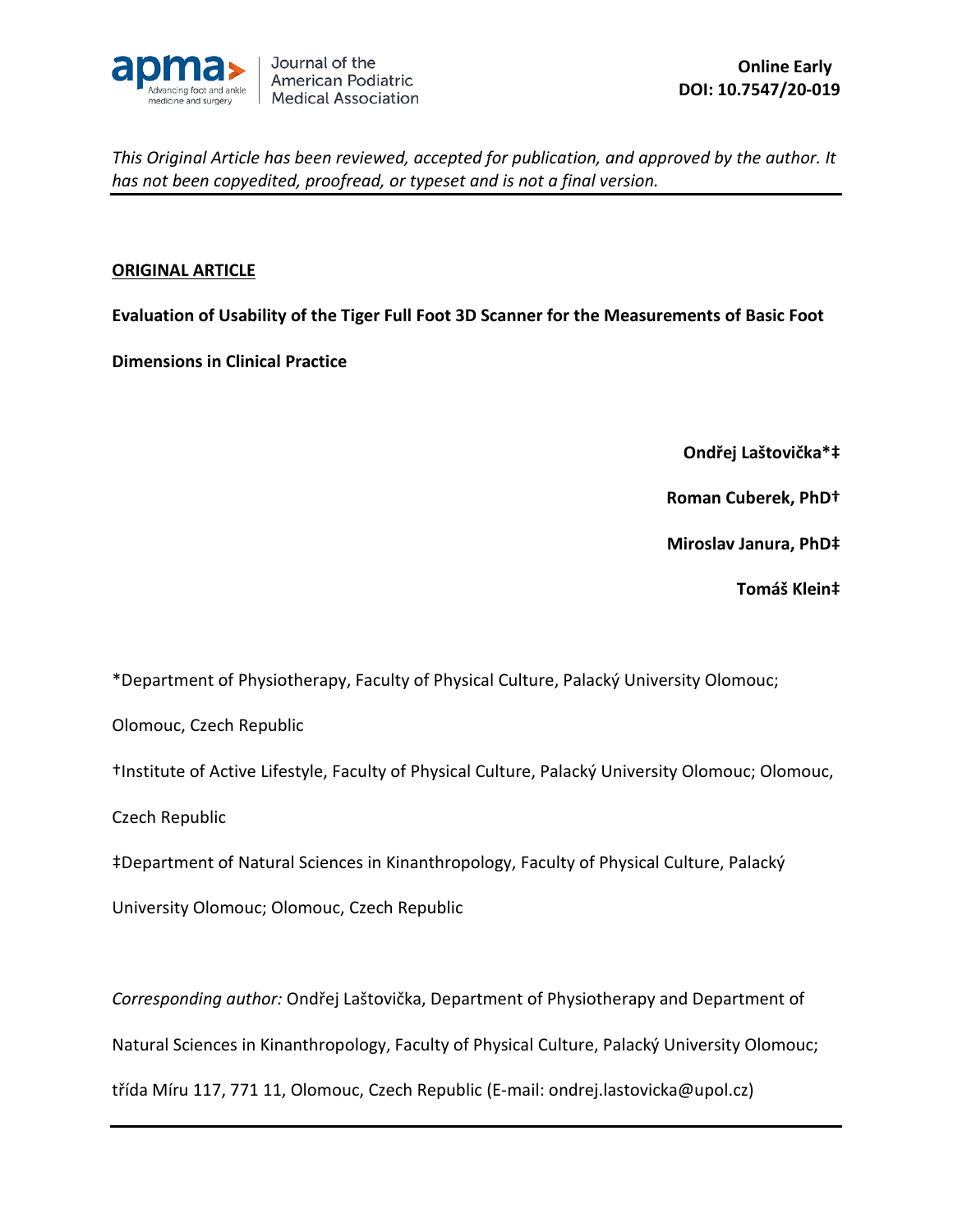

**Background:** Foot dimension information is important both for footwear design and clinical applications. In recent years, non-contact three-dimensional foot digitizers/scanners became popular as they are non-invasive and are both valid and reliable for the most of measures. Some of them also offer automated calculations of basic foot dimensions. The study aimed to determine test-retest reliability, objectivity, and concurrent validity of the Tiger full foot 3D scanner as well as the relationship between the manual measures of the medial longitudinal arch of the foot and its alternative parameters obtained automatically by the scanner. **Methods:** Intraclass correlation coefficients and the values of minimal detectable change were used to assess the reliability and objectivity of the scanner. Concurrent validity and the relationship between the arch height measures were determined by the Pearson's correlation coefficient and the limits of agreement between the scanner and the calliper method. **Results:** Both the relative and absolute agreement between the repeated measurements obtained by the scanner show excellent reliability and objectivity of linear measures and only good to nearly good test-retest reliability and objectivity of the arch height. Correlations between the values obtained by the scanner and the calliper were generally higher in linear measures ( $r_p$ ≥0.929). The representativeness of state of bony architecture by the soft tissue

margin of the medial foot arch demonstrate the lowest correlations among the all

measurements (r<sub>p</sub>≤0.526).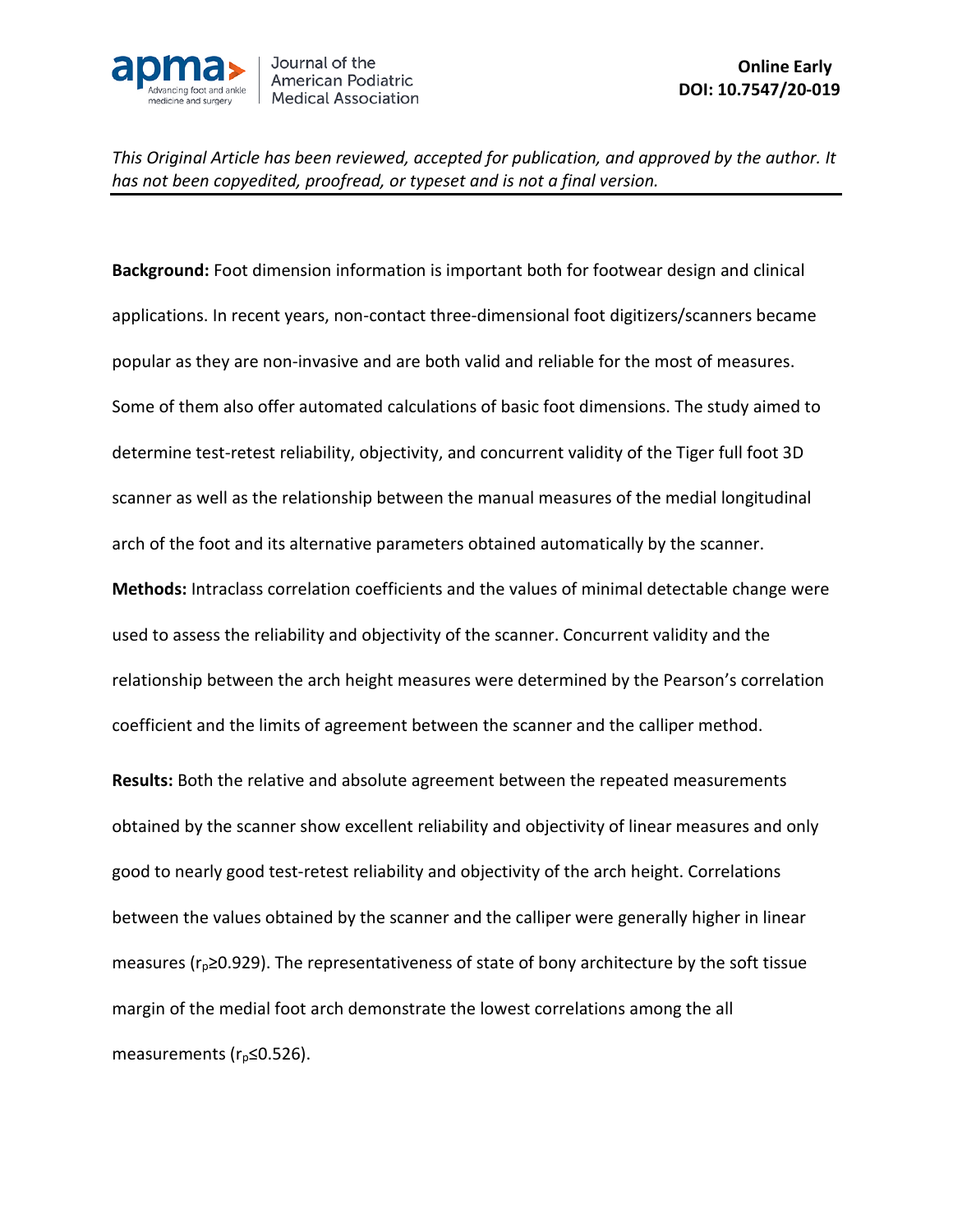

**Conclusions:** The Tiger full foot 3D scanner offers both excellent reliability and objectivity in linear measures, which correspond to those obtained by the calliper method. However, values obtained by the both methods shouldn't be used interchangeably. The arch height measure is less accurate, which could limit its use in some clinical applications. Orthotists and related professions probably appreciate scanner more than other specialists.

Foot dimension information is important both for footwear design and clinical applications, for example the classification of the foot type.<sup>1-3</sup> Poorly designed and ill-fitting shoes can result in hallux valgus, hammer toes and other disabling problems,<sup>4,5</sup> while abnormal height of the medial longitudinal arch of the foot is commonly thought to be a predisposing factor to injuries. <sup>6</sup> The available evidence indicates that up to 72% of population is wearing inappropriately sized footwear based on length and width measurements.<sup>5,7</sup>

While there are usually no problems with estimating the foot length and width, according to Razeghi and Batt no general consensus exists on an ideal method for the foot type classification. <sup>2</sup> Yet normalised truncated navicular height (NTNH) was proved to be a reliable, valid and diagnostically accurate clinical measure of static foot posture in children and adolescents<sup>8</sup> as well as the adults.<sup>6</sup> On the other hand, Menz et al. reported only "fair to good" test-retest reliability of navicular height (NH) in elderly. <sup>9</sup> This could potentially affect the reliability of the NTNH. Authors however highlight, that in cases with only little variability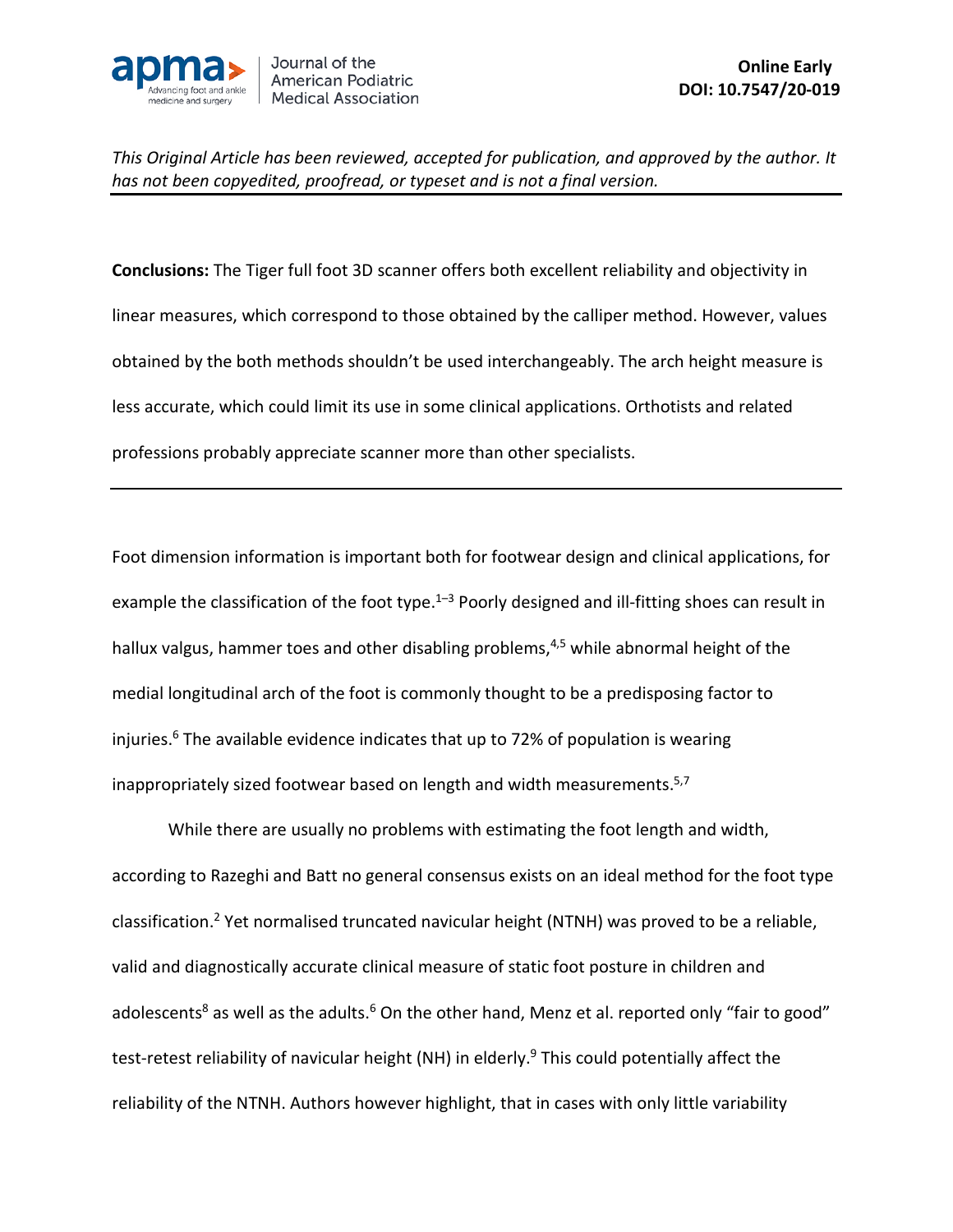

among subjects' scores, it is difficult to obtain a high interclass correlation coefficient (ICC) and therefore conclude, that based on the low coefficient of variation, this measurement could be useful in assessment of older adults' foot posture. <sup>9</sup> Nevertheless, obtaining all mentioned foot dimensions during a single session can be time-consuming, especially when screening of large groups of people is intended.

In recent years, non-contact three-dimensional foot digitizers (e.g. optical laser scanning systems) became popular among researchers as they are non-invasive and are both valid and reliable for the most of length, height and circumference/girth measures.<sup>3,10,11</sup> Also, the indisputable advantage of these devices is the acquisition of several measures at the same time. However, because of the necessity of external marker placement, the measurement could be still relatively lengthy and requires training in palpation and markers placement. Therefore, the possibility of automated calculation of basic foot dimensions is desirable. Although some devices offer such calculations, their reliability, objectivity and validity have not been widely investigated yet.

The Tiger full foot 3D scanner (RSscan International NV, Paal, Belgium) offers automated calculation of the basic foot dimensions without the necessity of external markers placement. Manufacturer declares standard deviation of measurements equal to 0.5 mm and the scanning time approx.  $5-15$  sec<sup>12</sup>. No specific details about the dimensions' calculations are described by the manufacturer in the product documentation, nevertheless it was found out, that for the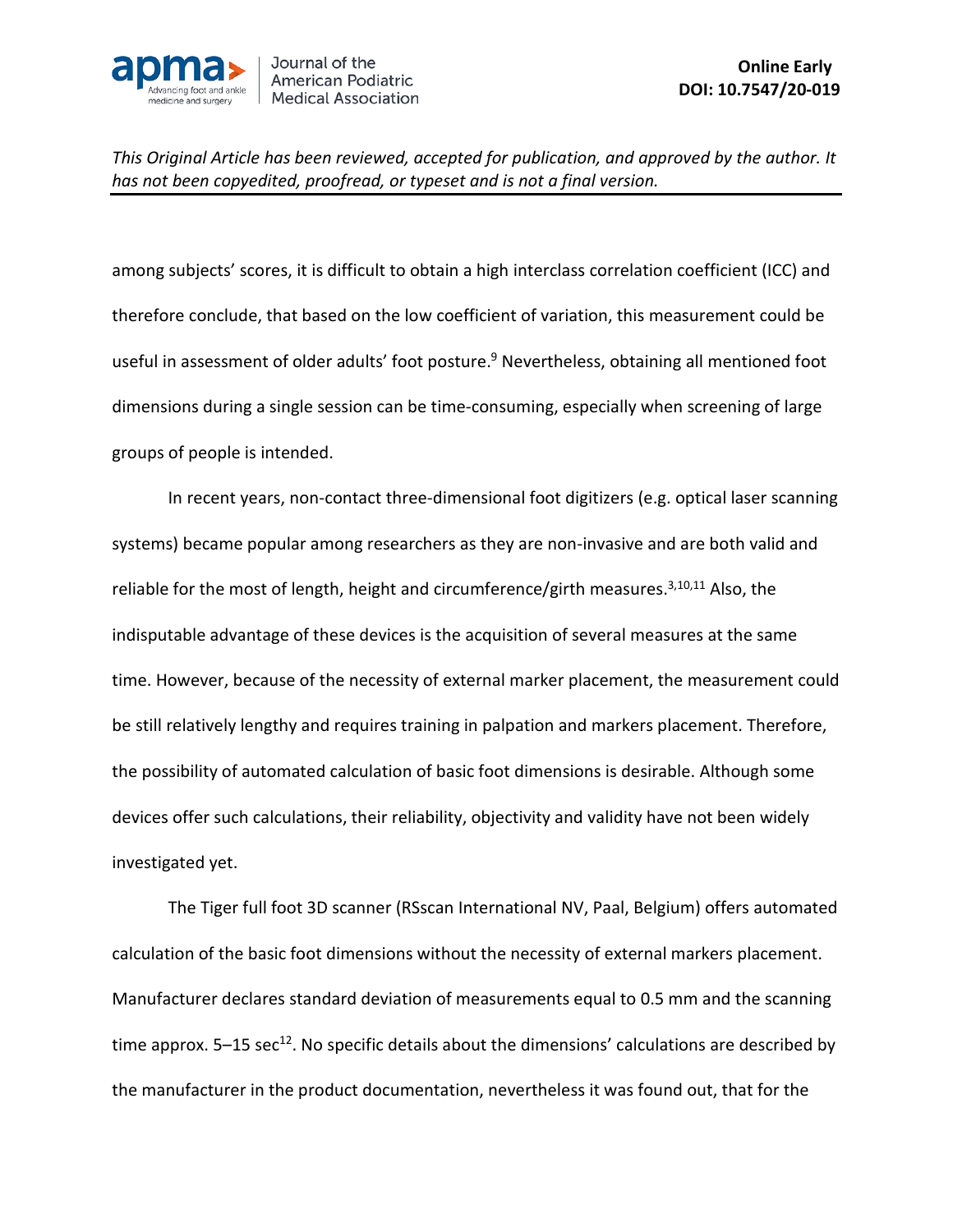

calculation of the medial foot arch height the angle variation on the outside curve of the foot is searched and the maximum height is recognised (Van Rooy T, 12. 12. 2018, writen communication). However, despite the evidence that calliper measures based on the highest point along the soft tissue margin of the medial plantar curvature are both excellently reliable and objective,<sup>13</sup> there are legitimate doubts about the representativeness of the state of bony architecture of the foot by such measures. 6

Therefore, the study aimed to determine test-retest reliability, objectivity and concurrent validity of the Tiger full foot 3D scanner. In addition, another aim of this study was to assess the relationship between the other two manual measures of the medial longitudinal arch of the foot conventionally used in clinical practice (i.e. NH and NTNH) and its potential alternatives obtained automatically by the scanner.

#### **Materials and Methods**

The test-retest reliability was based on an analysis of differences between the three consecutive scanning trials performed by the same rater. Assessing the objectivity (inter-rater reliability), we analysed the differences between the three trials performed by three raters. The concurrent validity of the Tiger full foot 3D scanner was expressed as an agreement between the measured values obtained from the scanner and with a 1-mm scale calliper (Vývojové laboratoře a dílny Univerzity Palackého, Olomouc, Czech Republic).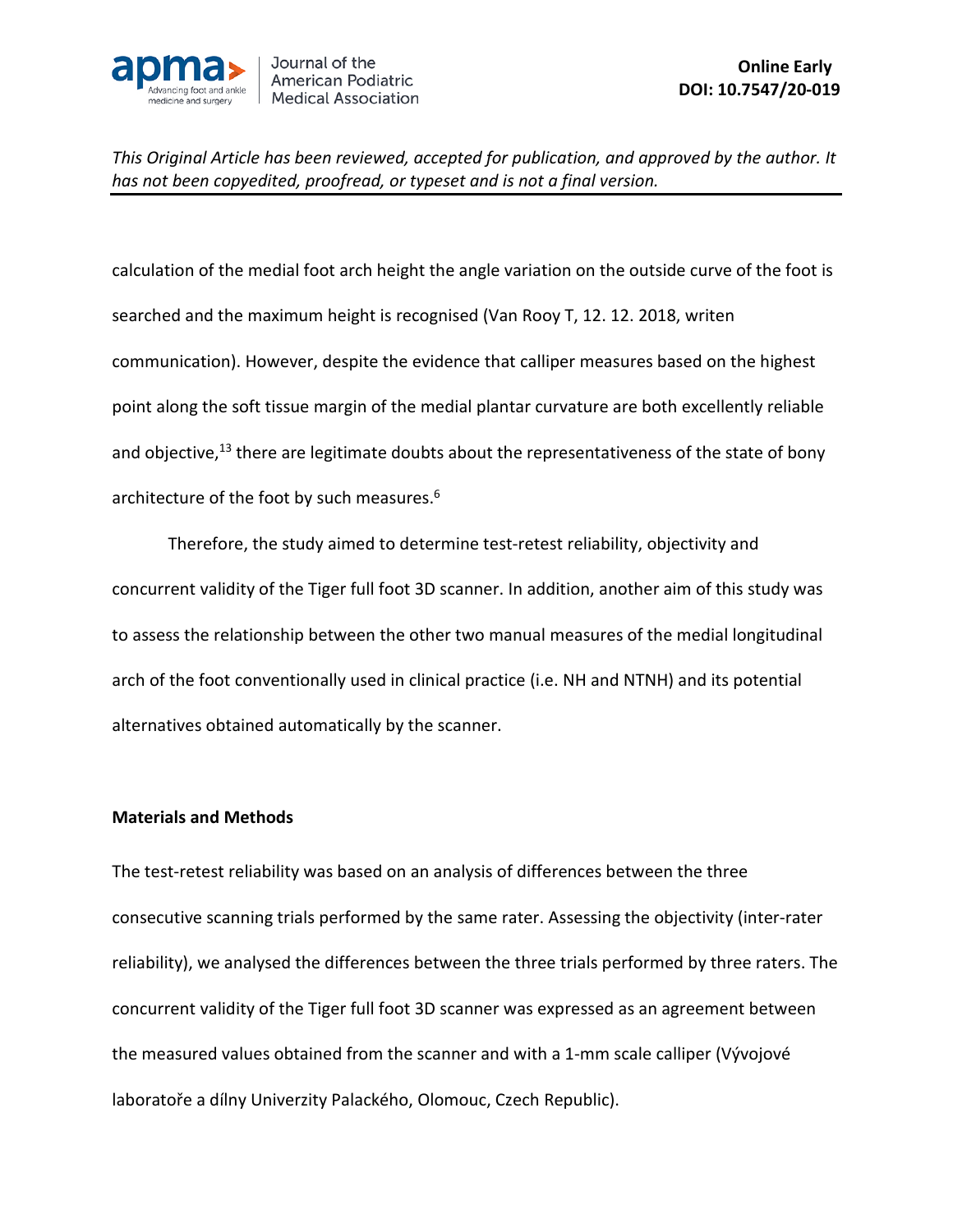

### **Participants**

Based on the review of Bujang and Baharum,<sup>14</sup> with an alpha-value set at 0.05 and the minimum power of at least 80%, the sample size of 36 participants was required for the testretest reliability and objectivity assessment with the acceptable and expected reliability values set at  $R_0$ =0.90 and  $R_1$ =0.95, respectively. For the confirmation of sufficiency of this sample size both for the objectives of validity and the relationship between the manual and automated methods, the G\*Power 3.1.9.2 software (Franz Faul, Universität Kiel, Kiel, Germany) with test "Correlation: Bivariate normal model" was used. With the alpha-value set at 0.05 and the expected population correlation of 0.75, the test power was calculated as 99.9%. Considering additional 15% of possible drop-out rate, altogether 42 young adults (21 males, 21 females) with the mean age 22.4  $\pm$  1.6 years, body height 175.0  $\pm$  9.3 cm and body weight 70.6  $\pm$  12.4 kg, were recruited as subjects. All participants met the inclusion criteria of no pain or discomfort in the plantar or medial aspect of the foot with prolonged standing or walking and the ability of prolonged standing and walking without using any assistive devices.

Further, three research assistants with three years of practice in palpation were approached as the evaluators (rater A, B and C). To satisfy the independence assumption of statistical analysis,<sup>15</sup> measurements of only one (i.e. right) foot were performed.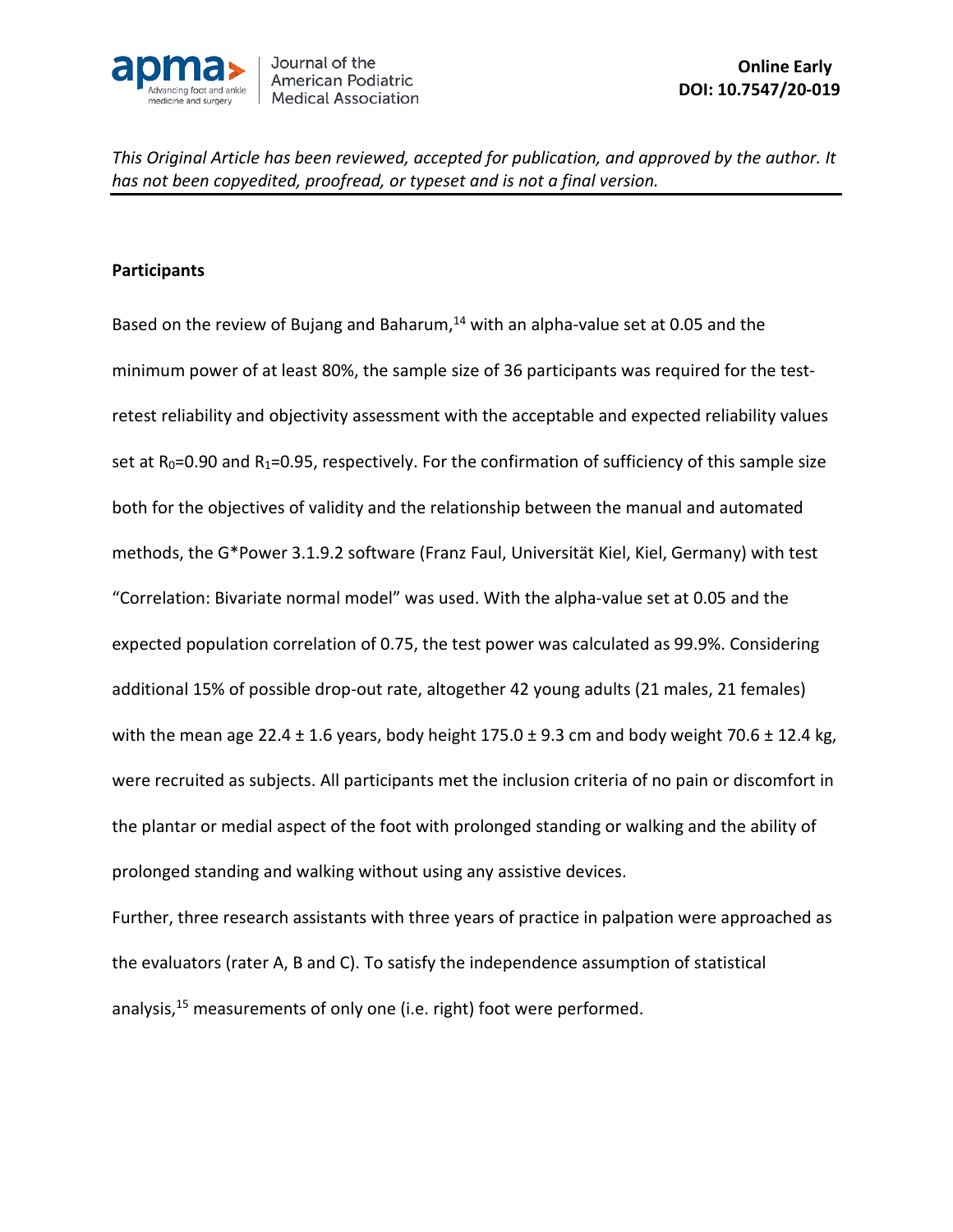

Study was conducted in accordance with the Code of Ethics of the World Medical Association (Declaration of Helsinki) and was approved by the Ethical Committee of the Faculty of Physical Culture, Palacký University Olomouc, Czech Republic (reference number 2/2019). All participants signed the informed consent.

#### **Procedures**

First, the measurement protocol including predetermined commands (to stand still with the right foot approx. in the middle of scanning surface and the left foot on the step placed next to the scanner; to redistribute the weight equally between the both feet with toes maximally relaxed; to support him-/herself with the right hand on the handrail of the scanner and with the left upper limb along the body; to look forward) was described to the participant in details. Because the different body weight was suggested as a factor influencing foot dimensions,<sup>16</sup> prior to any trial of any procedure, participants were asked to stand simultaneously with each of their feet on one of the two personal weight scales to maximize their ability of equal weight distribution. Following the instructions, subject completed a one scanning procedure for the familiarization with the method and indicative visual inspection of visualisations offered by the Footscan v9 version 9.5.8 software (RSscan International NV, Paal, Belgium) was performed. In case of obviously wrong locations of dimensions, another scan was performed. This process was respected through the whole session.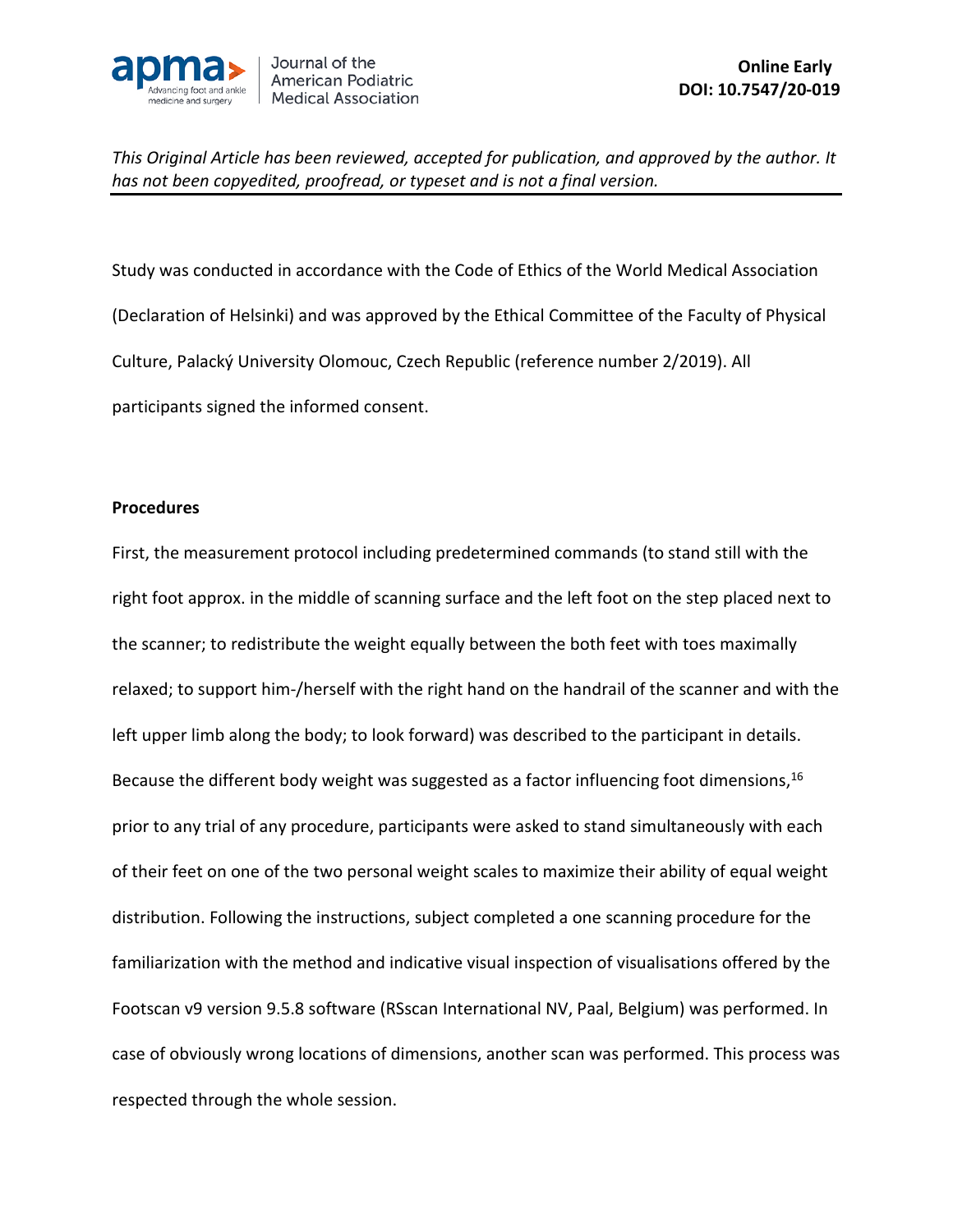

After the familiarisation procedure, rater A performed three complete foot scans followed by a single scanning procedure performed by rater B, clinical measurements also performed by rater B and another single scanning procedure performed by rater C. The overview of investigated parameters of the scanner as well as their equivalent clinical measures including the abbreviations used in text shows Table 1. As all calliper measures were proven to be reliable, $3,6,8,9,17$  only one measurement of each distance was performed.

Because the NTNH definition varies slightly among the individual authors, 6,8,18 in this study the NTNH<sub>C</sub> calculation based on the manual (calliper) method was established as a height of the most anterior-inferior portion of the navicular tuberosity from the ground (i.e. the NH $<sub>c</sub>$ )</sub> divided by the arch length (AL<sub>C</sub>) measured from the most posterior portion of calcaneus (the pterion) to the centre of the I. metatarsophalangeal joint. Simultaneously, the normalised truncated arch height based on the data from the scanner (NTAH $_{3D}$ ) was calculated as the ratio of the arch height (AH<sub>3D</sub>) and the (AL<sub>3D</sub>) obtained by the scanner, while the same ratio obtained by the calliper method was not investigated due to its non-using in clinical practice. However, for the purpose of validity, the arch height  $(AH_C)$  dimension was manually measured as the highest point along the soft tissue margin of the medial plantar curvature<sup>13</sup> detected visually by the rater B from the ground. The foot width (FW $<sub>c</sub>$ ) was measured with the calliper as the widest</sub> horizontal distance between the I. and V. metatarsal head<sup>3</sup> perpendicular to the imaginary axis of the foot represented by the II. metatarsal. Finally, the foot length ( $FL<sub>C</sub>$ ) was manually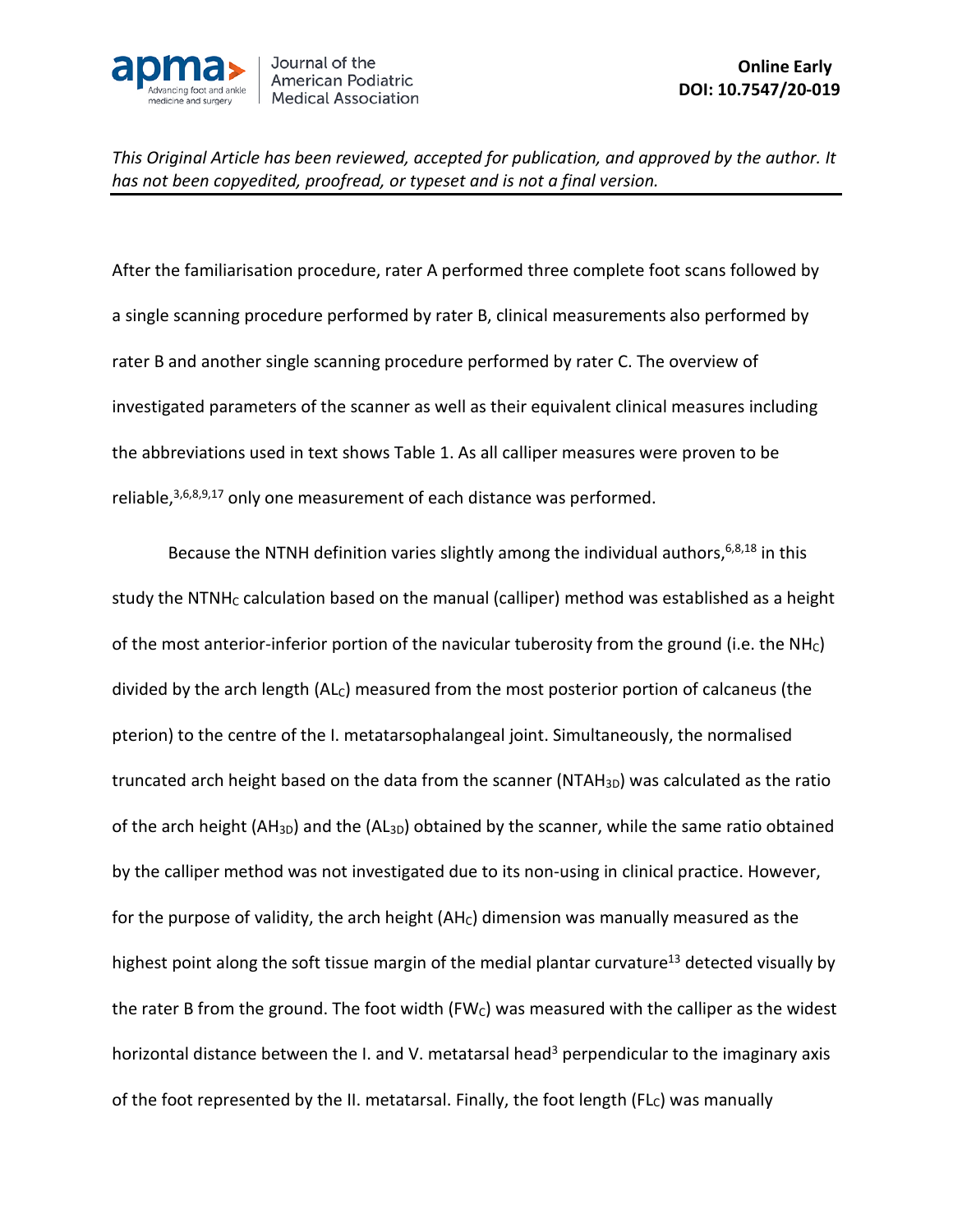

measured as a distance from the pterion to the most anterior point of the longest toe.<sup>3</sup> Complete dataset was checked for any missing data (e.g. AH<sub>3D</sub> values in participants with flat foot) and misreports (i.e. obvious non-logical data caused by an error in transcription of measured values).

#### **Statistical analysis**

Normal distribution was verified by the Shapiro-Wilk test and the z-test using skewness and kurtosis, following the recommendation of Kim $19$ . In accordance to guideline of reliability assessment<sup>20</sup> we determined the ICC using the single measurement/rater, absolute-agreement, 2-way mixed effect model with 95% confidence interval (95% CI) to assess both the reliability (based on three measurements of rater A) and objectivity (based on first measurement of rater A and the measurements of raters B and C) of the scanner. Besides that, the minimal detectable change at 95% CI (MDC95) was also calculated as the indicator of the absolute reliability using the following formulas $^{21,22}$ :

$$
MDC_{95} = 1.96 \times SEM \times \sqrt{2},
$$

where the "SEM" is the standard error of measurement calculated as a square root of the within-subject mean square value taken from the analysis of variance for repeated measures and the "1.96" value is the z-score associated with 95% CI.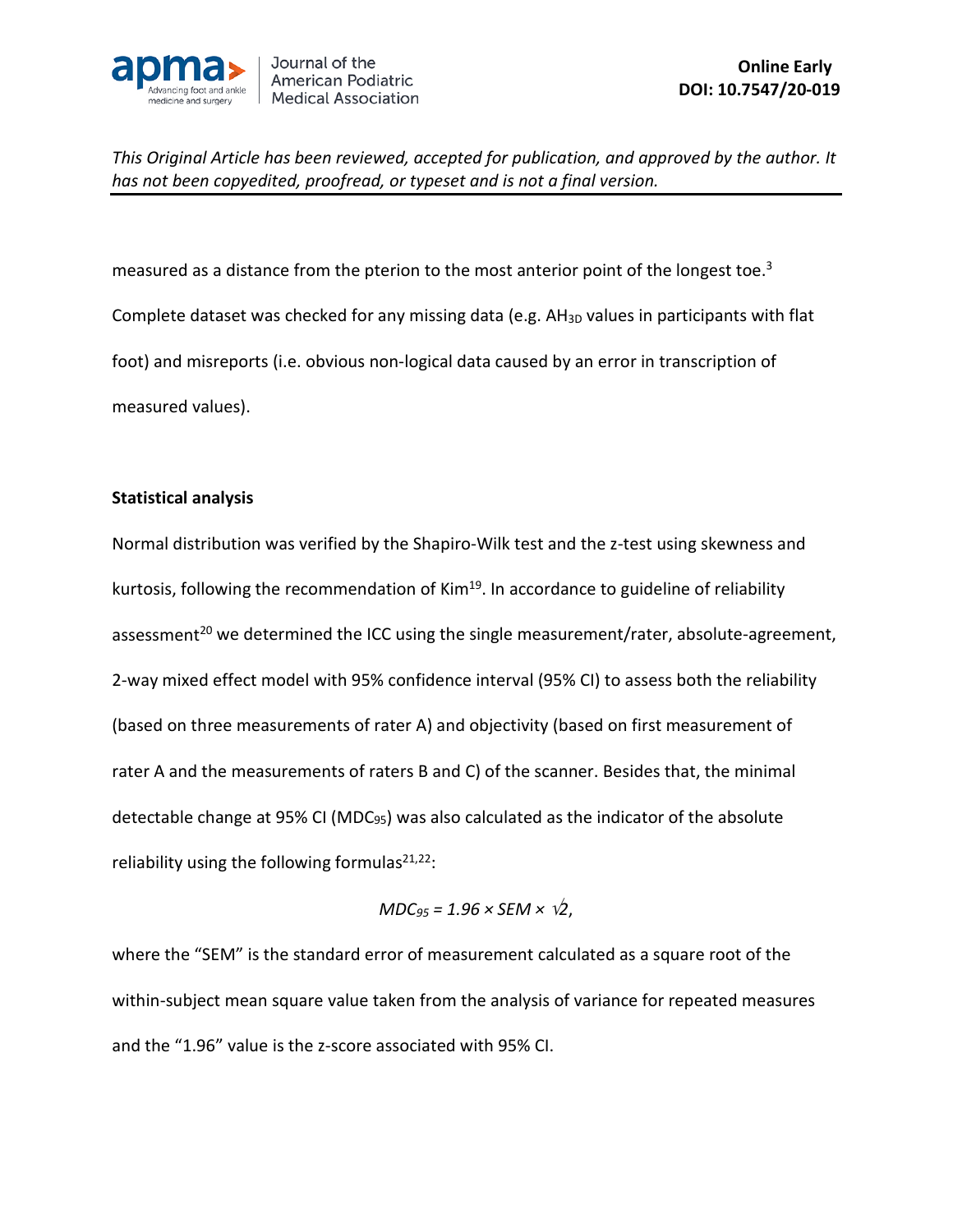

Both concurrent validity and relationship between the arch height measures obtained by the two methods were determined by the Pearson's correlation coefficient (r<sub>s</sub>) and further by the limits of agreement (LoA) between the scanner and the calliper values using the formula $^{23}$ :

$$
LOA = d_{mean} \pm 1.96 \times s_d,
$$

where the "d<sub>mean</sub>" is the mean difference, the "s<sub>d</sub>" the standard deviation of the differences between the two measurements and the "1.96" value is again the z-score associated with 95% CI. Prior to the calculation of LoA, Spearman's rank correlation was used to reveal potential undesirable significant relationship between the differences and the average scores and necessary logarithmic scores' power transformation was performed in three cases, respecting the approach of Bland and Altman.<sup>23</sup> However, because this failed to remove the relationship, regression approach was applied according to the same authors. The regression equations of the differences between the measurements (D) on the average scores (A) and the absolute values of the regression residuals (R) on "A" were:

$$
D = b_0 + b_1 \times A
$$
  

$$
R = c_0 + c_1 \times A,
$$

where the "b<sub>0</sub>" and the "c<sub>0</sub>" are the intercepts and the "b<sub>1</sub>" and the "c<sub>1</sub>" the slopes of the lines respectively. Further, because the regressions of the "R" on the "A" were not significant in all three cases, the standard deviation of the absolute residuals (SDABSRESID) was estimated for the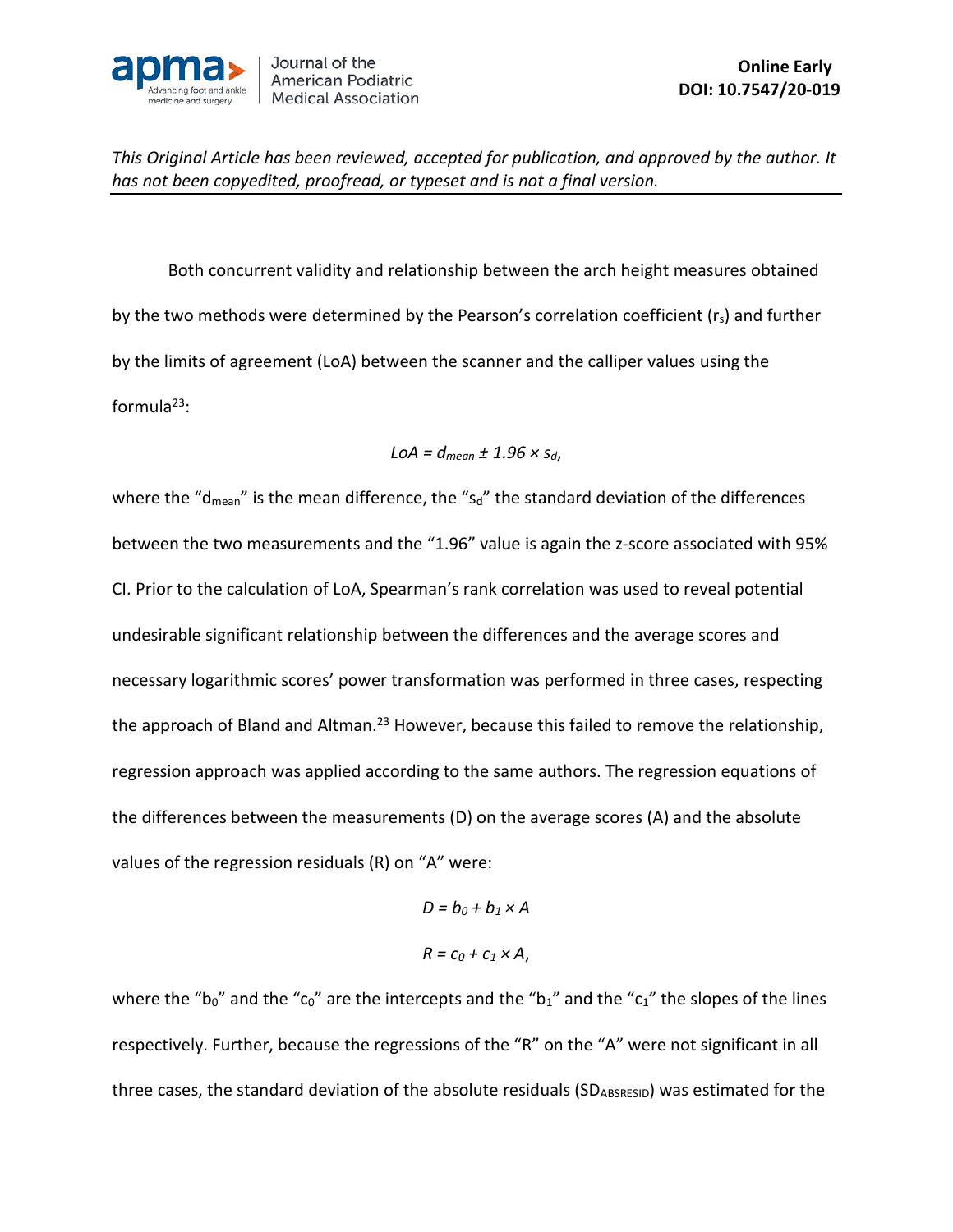

each of three cases by multiplying its means of the absolute residuals by  $\sqrt{\pi/2}$ .<sup>24</sup> Therefore,

obtained regression-based LoA at 95% CI (LoA<sub>R95</sub>) formula was used in form:

 $LOA_{R95} = D \pm 1.96 \times SD_{ABSREFSD}$ .

Data management and statistical analysis were undertaken using the SPSS 22.0 (IBM, Armonk,

NJ, USA) and the Statistica 13 (TIBCO Software Inc., Palo Alto, CA, USA) software. For all tests,

the level of significance was set at  $\alpha$  = 0.05.

#### **Results**

All presented results were statistically significant at the level of 0.05. Both the relative and absolute agreement between the repeated measurements obtained by the Tiger full foot 3D scanner show excellent test-retest reliability and objectivity of linear (FL<sub>3D</sub>, FW<sub>3D</sub>, AL<sub>3D</sub>) measures and only good to nearly good test-retest reliability and objectivity of the arch height (Table 2).

Correlations between the values obtained by the scanner and the calliper were generally higher in linear measures. Also, contrary to the parameters of the foot arch, the scanner overestimates on average both overall foot dimensions, i.e. the FL and the FW (Table 3).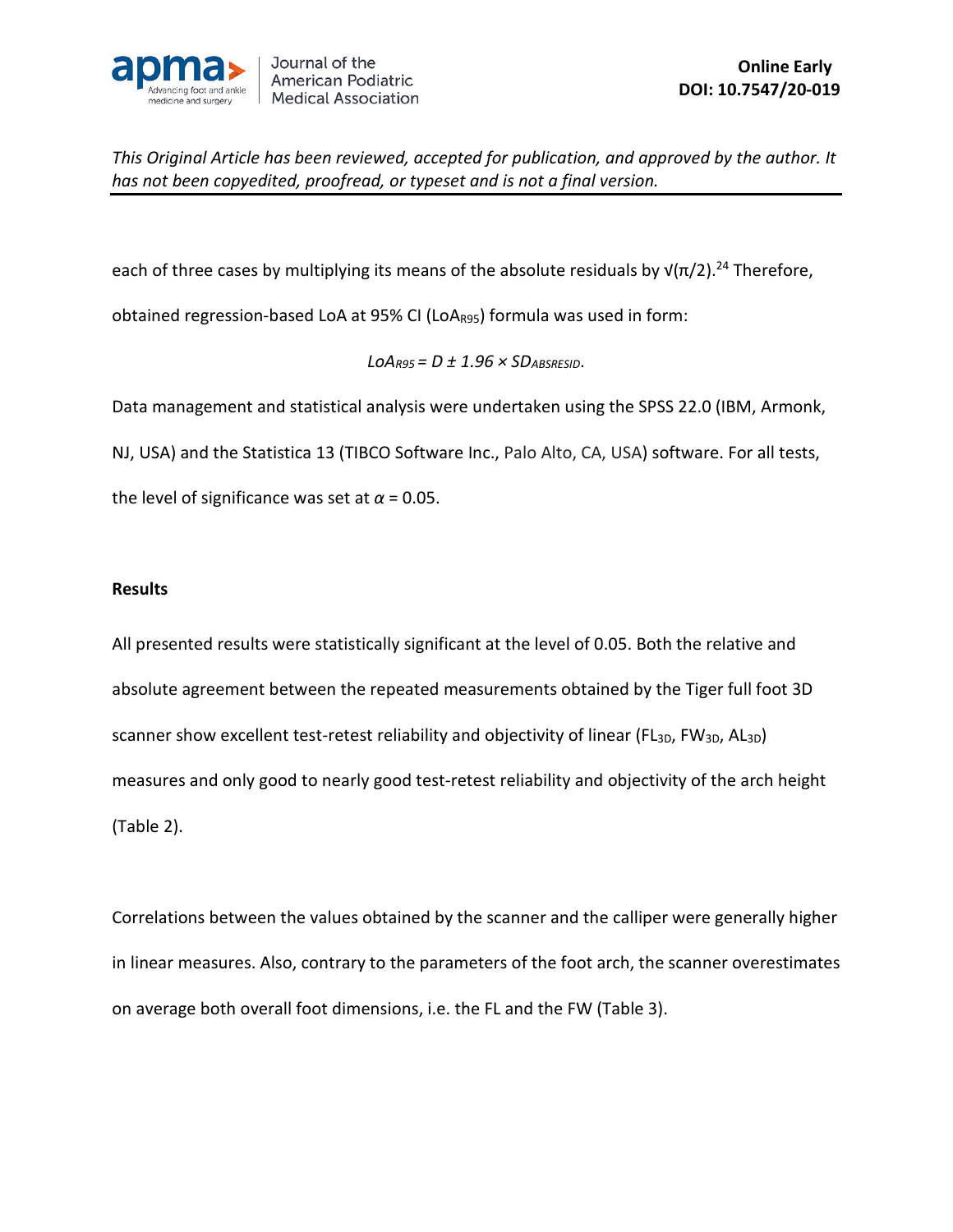

The representativeness of state of bony architecture by the soft tissue margin of the medial foot arch demonstrate the lowest correlations among the all measurements ( $r_p \le 0.526$ ) with values of the scanner generally underestimated, when compared to the those obtained by the calliper. Therefore, the regression-based equations of LoA have to be used for the conversion of values in forms:

$$
-1.2 - 0.9 \times A \pm 5.0
$$
,

for the relationship between the  $AH_{3D}$  and the NH<sub>C</sub> parameters and

$$
-0.024 - 0.771 \times A \pm 0.027,
$$

for the normalised values (NTAH<sub>3D</sub>, NTNH<sub>C</sub>), where the "A" is the average of values of both methods or the observed value, if only one method is used.

# **Discussion**

Similarly to other studies<sup>3,10,11</sup>, linear measures assessed in our study demonstrate excellent (>0.90)<sup>20</sup> test-retest reliability of the Tiger full foot 3D scanner with the SEM values varied between 0.9 and 1.2 mm and the maximal MDC<sub>95</sub> values equal to 3.3 mm. De Mits et al. repeatedly reported high ICCs (>0.97) and the maximal SEM value of 1.3 mm for the parameters of foot length and width.<sup>10,11</sup> Also, Lee et al. showed ICCs ≥0.95 and the values of mean absolute difference for repeated measurements between 0.79 and 1.50 mm for the same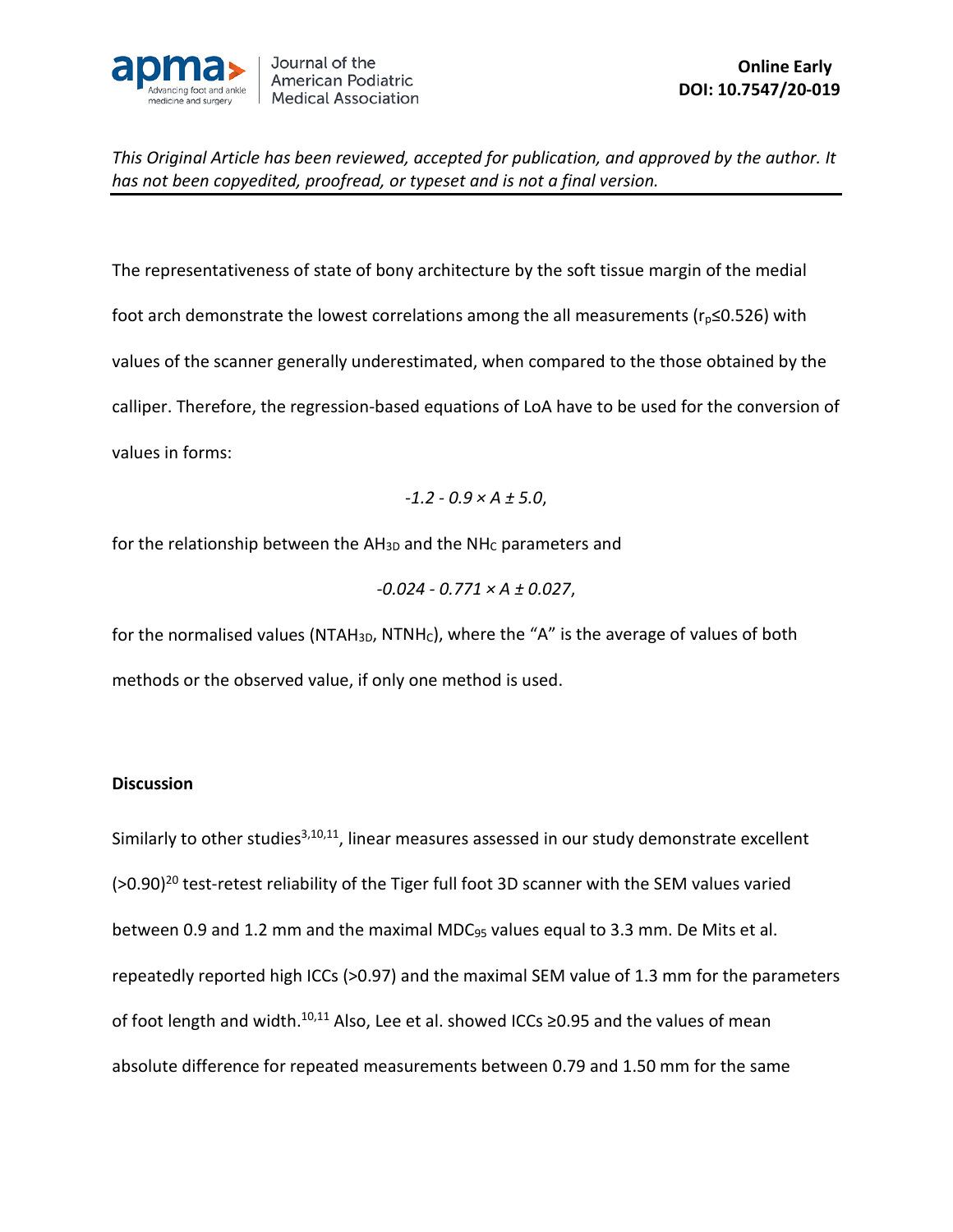

parameters and the parameter of the "ball of foot length",<sup>3</sup> which corresponds to the AL<sub>3D</sub> measure of the scanner in this study. Contrary to our research, these studies used external markers, however, modern scanners can easily detect the outermost points,<sup>3</sup> regardless whether it is a marker or a relief of the foot.

Compared to reliability, objectivity of linear measures in our study was slightly lower (yet excellent) with the SEM values varied between 1.1 and 1.7 mm and the maximal value of MDC95 equal to 4.8 mm. Since scanning procedure is fully automated, all three raters used the same method and verbal instructions and the AH<sub>3D</sub> measures show opposite results, the cause could be simply slightly different posture or the error of measurement (especially in the calculation of the AH<sub>3D</sub>). However, small pauses between each scanning procedure, control of the stance width as well as the presence of personal weight scale under the non-measured foot for the control of weight distribution could be still beneficial in future studies.

We found very high correlation between the scanner and calliper values when assessing concurrent validity. However, the scanner overestimates the calliper method in average in FL and FW by 2.2 mm ( $\pm$  4.6 mm) and 7.4 mm ( $\pm$  2.9 mm), respectively. Contrary, the values of AL parameter obtained from the scanner were underestimated in average by 1.2 mm (± 9.9 mm) in comparison to the calliper ones. This can be due to the compression of soft tissues<sup>3</sup> (when the FL<sub>C</sub> and the FW<sub>C</sub> are measured by the calliper), different area of the FW<sub>3D</sub> (possibly not strictly restricted to the area of metatarsophalangeal joints) and by the naturally shorter  $AI_{3D}$  caused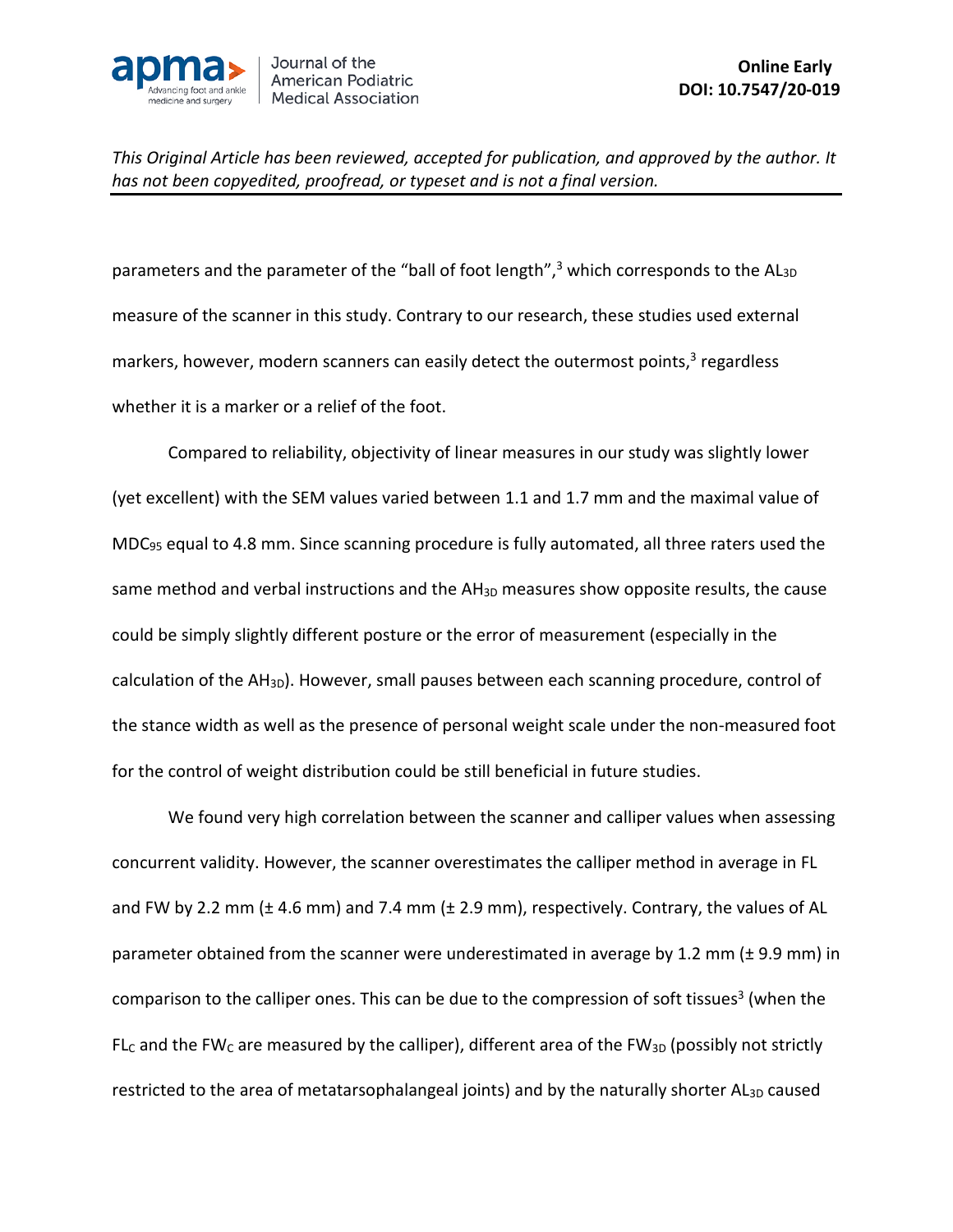

by the soft tissues contacting the surface more proximal to the heel than in the area of the I. metatarsophalangeal joint, which is the reference point for the standard calliper method adopted in our study. However, specific details about the measurement algorithms of the scanner are not provided by the manufacturer.

Contrary to linear measures, the AH values show slightly worse results, although neither the SEM, nor the MDC<sub>95</sub> of the AH<sub>3D</sub> exceed values of linear parameters in both the reliability and objectivity. However, it is important to keep in mind, that absolute values of the  $AH_{3D}$  are much smaller than the values of linear measures and the SEM therefore makes up 8% of mean AH<sub>3D</sub> value for both the reliability and objectivity, while for all the other measures it is less than 2%. This correspond to their relative agreement with only good (0.75–0.90) objectivity and nearly good reliability.<sup>20</sup> However, also Saltzman et al. reported objectivity of only 0.76 when assessed the AH with the calliper,<sup>25</sup> which puts both methods on the same level. Overall lower accuracy of the AH measures could be caused by the different posture or the unconscious contraction of muscles related to medial arch of the foot and maintaining the balance during quiet standing, when the toes remain relaxed as was required. This could possibly affect the AH values much more, than the linear parameters, especially during calliper method, when no handrail was available.

The representativeness of the state of bony architecture by the soft tissue margin of the medial foot arch demonstrates the lowest correlation coefficient among all measurements.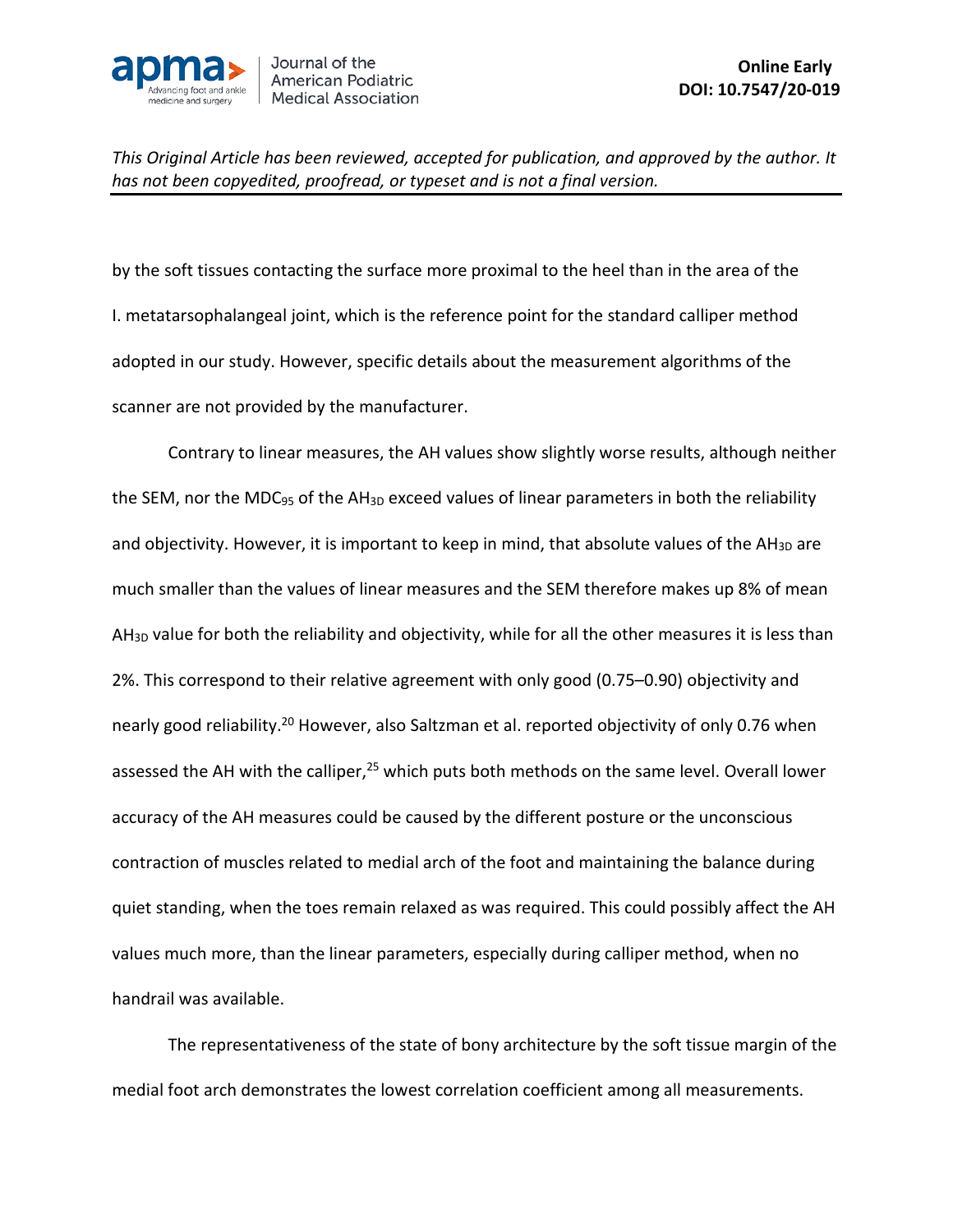

Other authors usually report higher reliability (>0.96) of e.g. NH measures (AH measures are not provided) obtained by the scanner using the external markers.<sup>10,11</sup> However, objectivity of such measures remains unknown with possible lower values due to the issue of palpation as could be suggested by the results of objectivity of NH measures obtained by manual techniques.<sup>6,25</sup> Relationship between the two calculated parameters (NTAH $_{3D}$ , NTAH $_{c}$ ) is than clearly affected by the low correlation of the corresponding height measures.

Only five spare scans (i.e. 2.4%) had to be done due to the obviously wrong location of at least one measured foot dimension. However, because visualisation lines that represent obtained measures are not mirrored for the right and left foot, it is quite hard to evaluate the visualisation of the right AL<sub>3D</sub> due to its location on the lateral side of the foot image. Also, in 2 participants with "flatter" feet (NH<sub>C</sub> equal to 36 and 37 mm respectively), the scanner was repetitively not able to recognise the arch curve and calculate the  $AI_{3D}$  and/or  $AH_{3D}$  value. Because (to our knowledge) the 3D scanner doesn't offer the calculations of any foot dimensions with additional markers, using the scanner e.g. for the evaluation of static foot posture isn't possible in individuals with completely missing arch curvature. Therefore, if anthropometric applications are of interest, the calliper method would be probably preferred. Another reason would be probably the cost of the Tiger 3D scanner, which doesn't seem to be redeemed by superior accuracy and/or the number of measured dimensions. On the other hand, if e.g. customisation of foot orthoses using the computer-aided design and manufacturing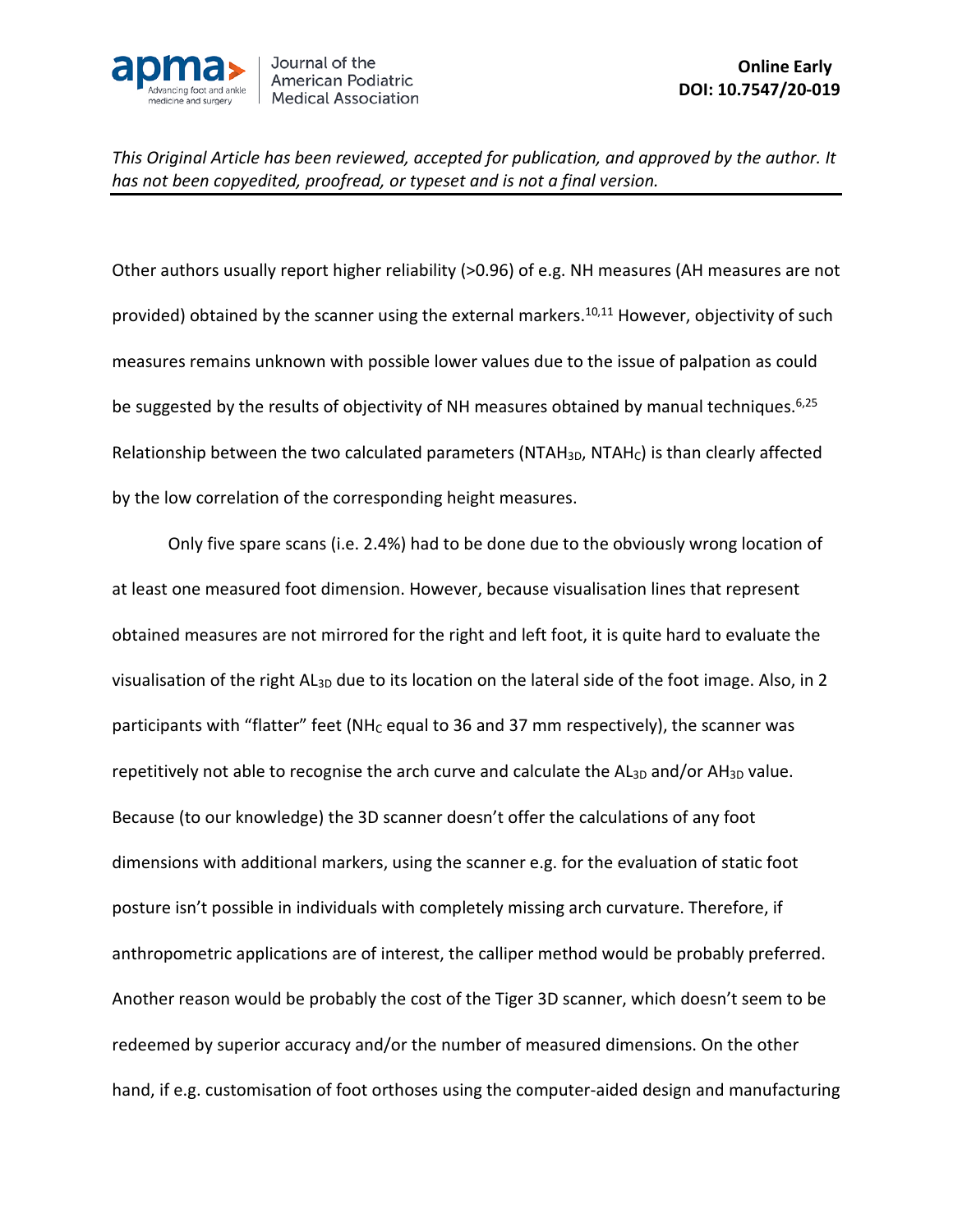

(CAD/CAM) approach is intended, the 3D scanner could be beneficial (as presented for example by Telfer et al.<sup>26</sup>), because the arch height calculation doesn't necessary play a role in the process. With regard to this, it should be noted, that the "orthotists, footwear manufacturers and designers" are professions, which the Tiger 3D scanner is originally designed for<sup>12</sup>. This should be kept in mind, when specific clinical applications are of interest.

As suggested, presented study has its limitations. Although maximal attention was paid to the instruction of maintaining the same posture during all trials, neither the stance width nor the weight distribution was controlled exactly, when the measurements were performed. It is also possible, that balance requirements could affect the accuracy of the measurements, especially in the AH parameter obtained by the scanner and during the calliper methods, when no handrail was available. Further, rater B who conducted the manual measurement reported the difficulties in detection of the highest point of medial longitudinal arch of the foot. Possible error in this measurement could be therefore another source of the lower validity of the AH parameter. Finally, because the manufacturer doesn't provide specific details about the measurement algorithms of the scanner, we assume that the definition of measures obtained by the scanner and the calliper measures possibly differ slightly as evident from the values of LoA.

#### **Conclusions**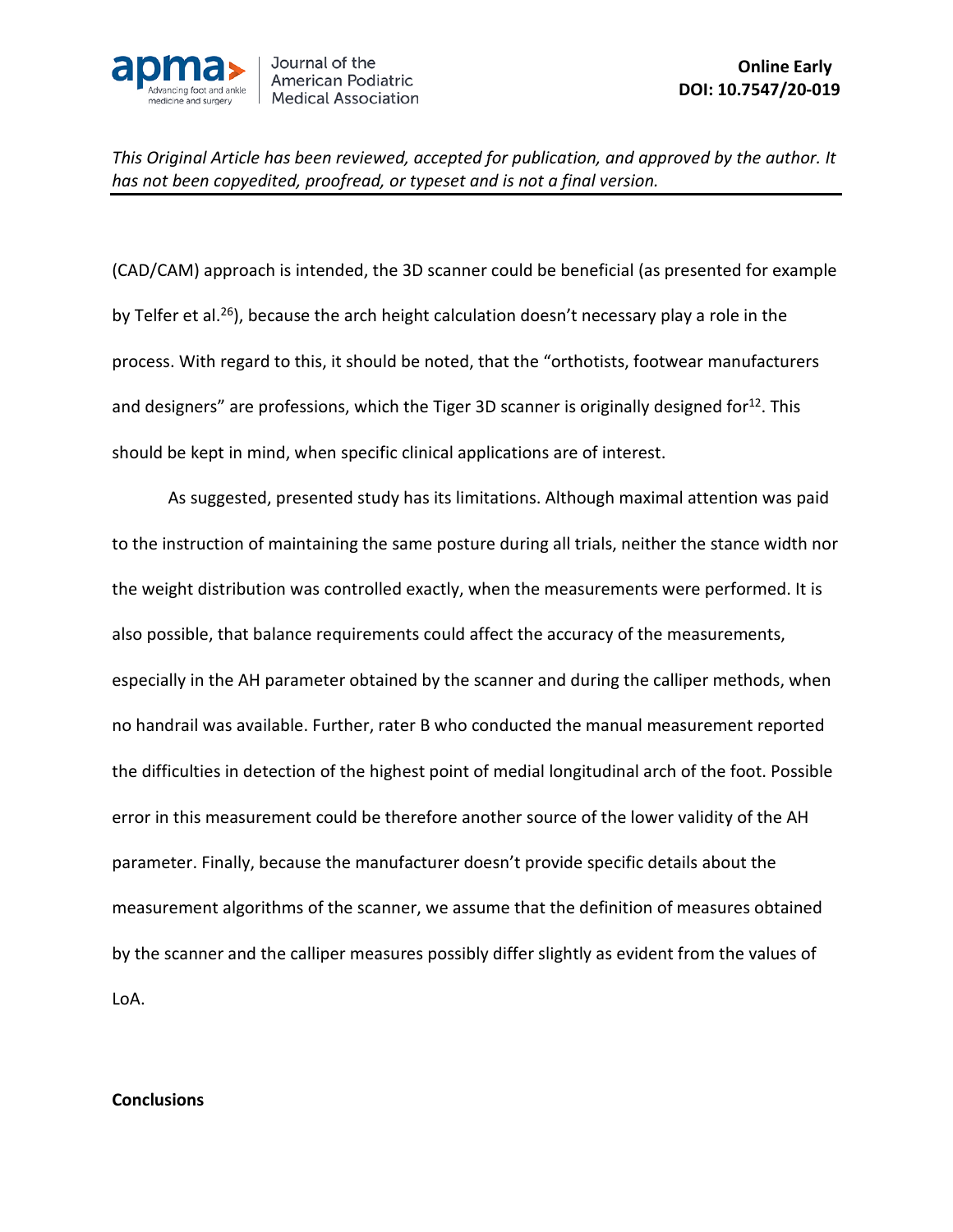

Our results suggest that the Tiger full foot 3D scanner offers both excellent test-retest reliability and objectivity in linear measures, which correspond to those obtained by the calliper method. However, the definition of measures obtained by the scanner probably differs from those used conventionally in clinical practice. Therefore, values obtained by the both methods shouldn't be used interchangeably. Further, the measure of the arch height is less accurate, which could limit its use in some clinical applications. Orthotists and related professions therefore probably appreciate scanner more than other specialists.

**Financial Disclosure:** This work was supported by the Internal Grant Agency of Palacký University Olomouc (project ID: IGA\_FTK\_2019\_007). There was no role of the agency in the design of the study or in the collection, analysis and interpretation of the data as well as in the preparation, review, or approval of the manuscript.

**Conflict of Interest:** None reported.

# **References**

- 1. Wang CS: An analysis and evaluation of fitness for shoe lasts and human feet. Comput Ind 61: 532, 2010.
- 2. Razeghi M, Batt M: Foot type classification: a critical review of current methods. Gait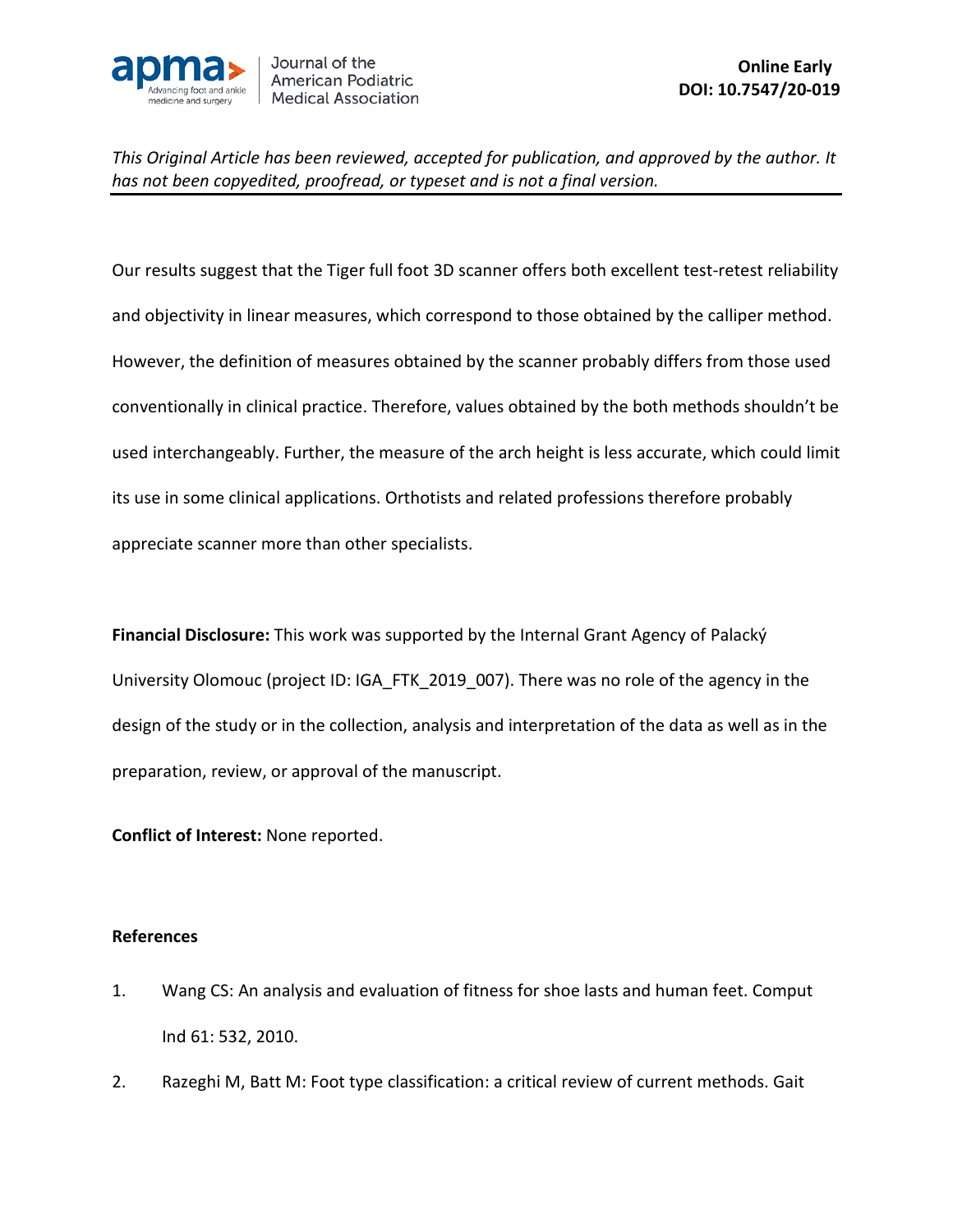

Posture 15: 282, 2002.

- 3. Lee YC, Lin G, Wang MJJ: Comparing 3D foot scanning with conventional measurement methods. J Foot Ankle Res 7: 1, 2014.
- 4. Frey C: Foot health and shoewear for women. Clin Orthop Relat Res: 32, 2000.
- 5. Menz H, Morris M: Footwear characteristics and foot problems in older people. Gerontology 51: 346, 2005.
- 6. Williams DS, McClay IS: Measurements used to characterize the foot and the medial longitudinal arch: Reliability and validity. Phys Ther 80: 864, 2000.
- 7. Buldt AK, Menz HB: Incorrectly fitted footwear, foot pain and foot disorders: A systematic search and narrative review of the literature. J Foot Ankle Res 11: 1, 2018.
- 8. Aboelnasr EA, Hegazy FA, Zaghloul AA, El-Talawy HA, Abdelazim FH: Validation of normalized truncated navicular height as a clinical assessment measure of static foot posture to determine flatfoot in children and adolescents: A cross sectional study. Foot 37: 85, 2018.
- 9. Menz HB, Tiedemann A, Kwan MM-S, Latt MD, Sherrington C, Lord SR: Reliability of clinical tests of foot and ankle characteristics in older people. J Am Podiatr Med Assoc 93: 380, 2003.
- 10. Mits S De, Coorevits P, Clercq D De, Elewaut D, Woodburn J, Roosen P: Reliability and validity of the INFOOT three-dimensional foot digitizer for patients with rheumatoid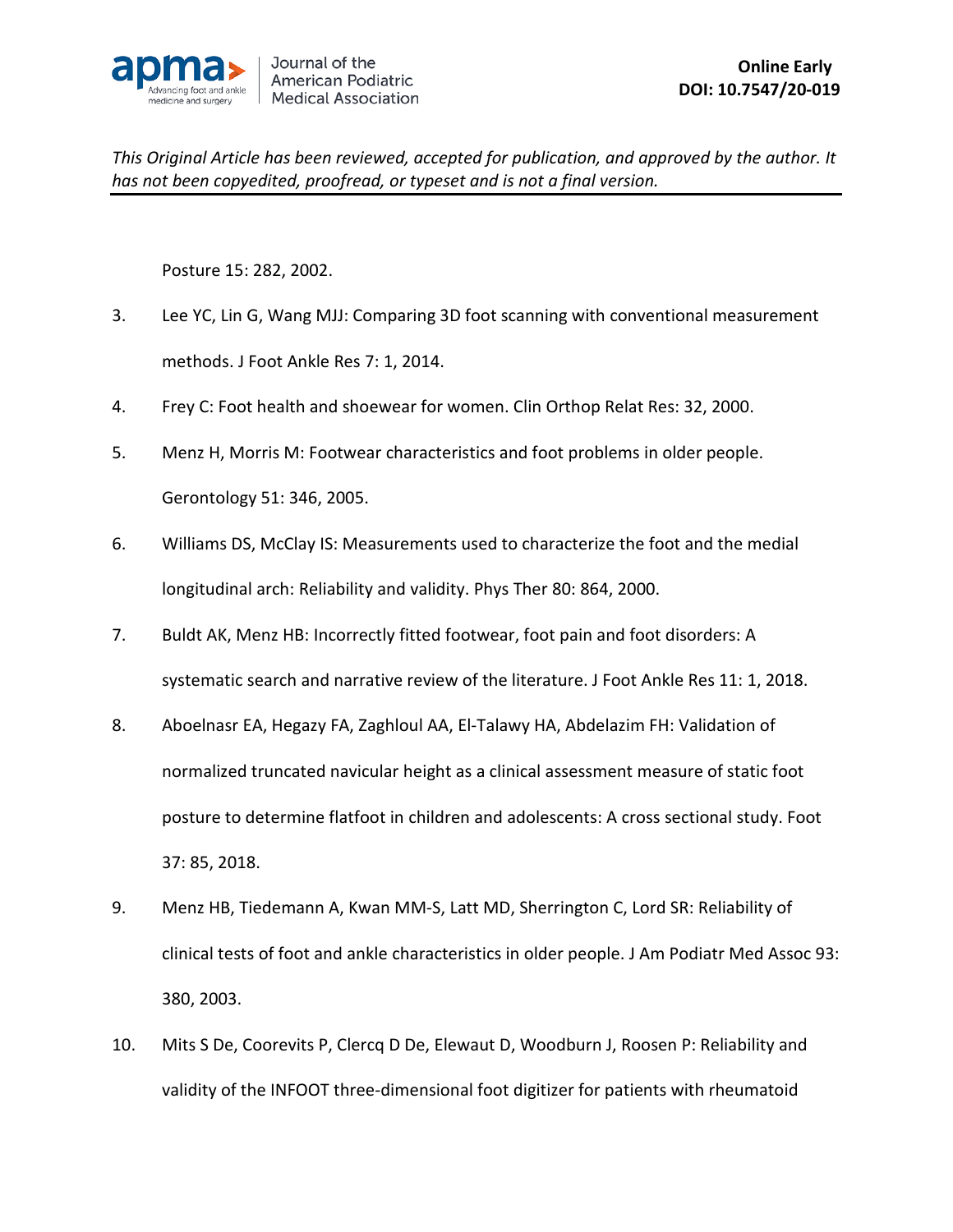

arthritis. J Am Podiatr Med Assoc 101: 198, 2011.

- 11. Mits S De, Coorevits P, Clercq D De, Elewaut D, Woodburn JJ, Roosen P: Reliability and validity of the Infoot 3D foot digitizer for normal healthy adults. Footwear Sci 2: 65, 2010.
- 12. RSscan International NV: Tiger [product sheet].
- 13. Hawes MR, Nachbauer W, Sovak D, Nigg BM: Footprint parameters as a measure of arch height. Foot Ankle Int 13: 22, 1992.
- 14. Bujang MA, Baharum N: A simplified guide to determination of sample size requirements for estimating the value of intraclass correlation coefficient: a review. Arch Orofac Sci J Sch Dent Sci USM Arch Orofac Sci 12: 1, 2017.
- 15. Menz HB: Two feet, or one person? Problems associated with statistical analysis of paired data in foot and ankle medicine. Foot 14: 2, 2004.
- 16. Xiong S, Goonetilleke RS, Zhao J, Li W, Witana CP: Foot deformations under different load-bearing conditions and their relationships to stature and body weight. Anthropol Sci 117: 77, 2009.
- 17. Witana CP, Xiong S, Zhao J, Goonetilleke RS: Foot measurements from three-dimensional scans: A comparison and evaluation of different methods. Int J Ind Ergon 36: 789, 2006.
- 18. Menz H, Munteanu SE: Validity of 3 clinical techniques for the measurement of static foot posture in older people. J Orthop Sports Phys Ther 36: 179, 2006.
- 19. Kim H-Y: Statistical notes for clinical researchers: assessing normal distribution (2) using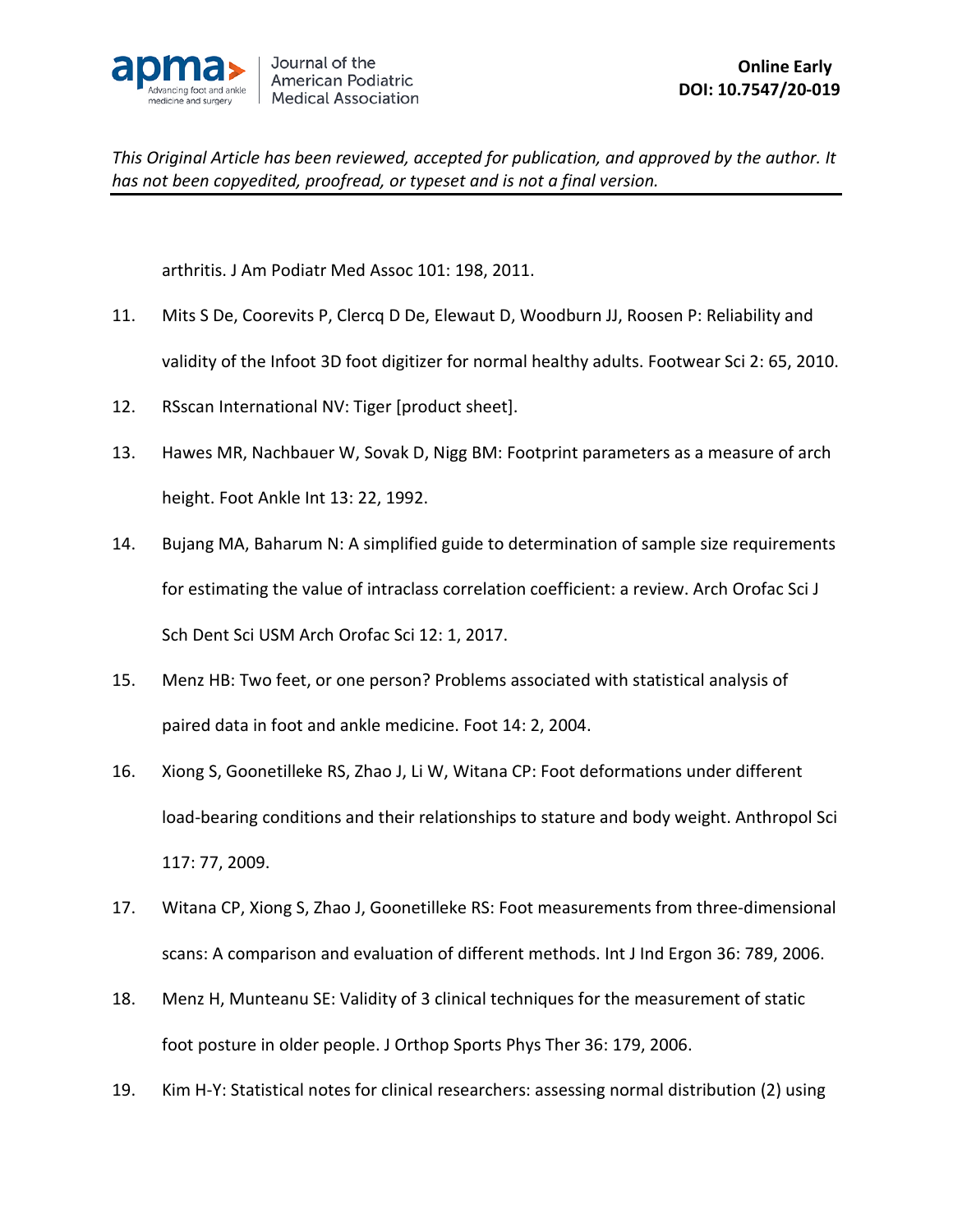

skewness and kurtosis. Restor Dent Endod 38: 52, 2013.

- 20. Koo TK, Li MY: A guideline of selecting and reporting intraclass correlation coefficients for reliability research. J Chiropr Med 15: 155, 2016.
- 21. Weir JP: Quantifying test-retest reliability using the intraclass correlation coefficient and the SEM. J Strength Cond Res 19: 231, 2015.
- 22. Downham DY, Holmbäck AM, Lexell J: Reliability of measurements in medical research and clinical practice. In: Paton R, McNamara LA, eds. Multidisciplinary Approaches to Theory in Medicine [online]. Amsterodam: Elsevier B.V., 2006:147–163.
- 23. Bland JM, Altman DG: Measuring agreement in method comparison studies. Stat Methods Med Res 8: 135, 1999.
- 24. Brown R, Richmond S: An update on the analysis of agreement for orthodontic indices. Eur J Orthod 27: 286, 2005.
- 25. Saltzman CL, Nawoczenski DA, Talbot KD: Measurement of the medial longitudinal arch. Arch Phys Med Rehabil 76: 45, 1995.
- 26. Telfer S, Abbott M, Steultjens MPM, Woodburn J: Dose-response effects of customised foot orthoses on lower limb kinematics and kinetics in pronated foot type. J Biomech 46: 1489, 2013.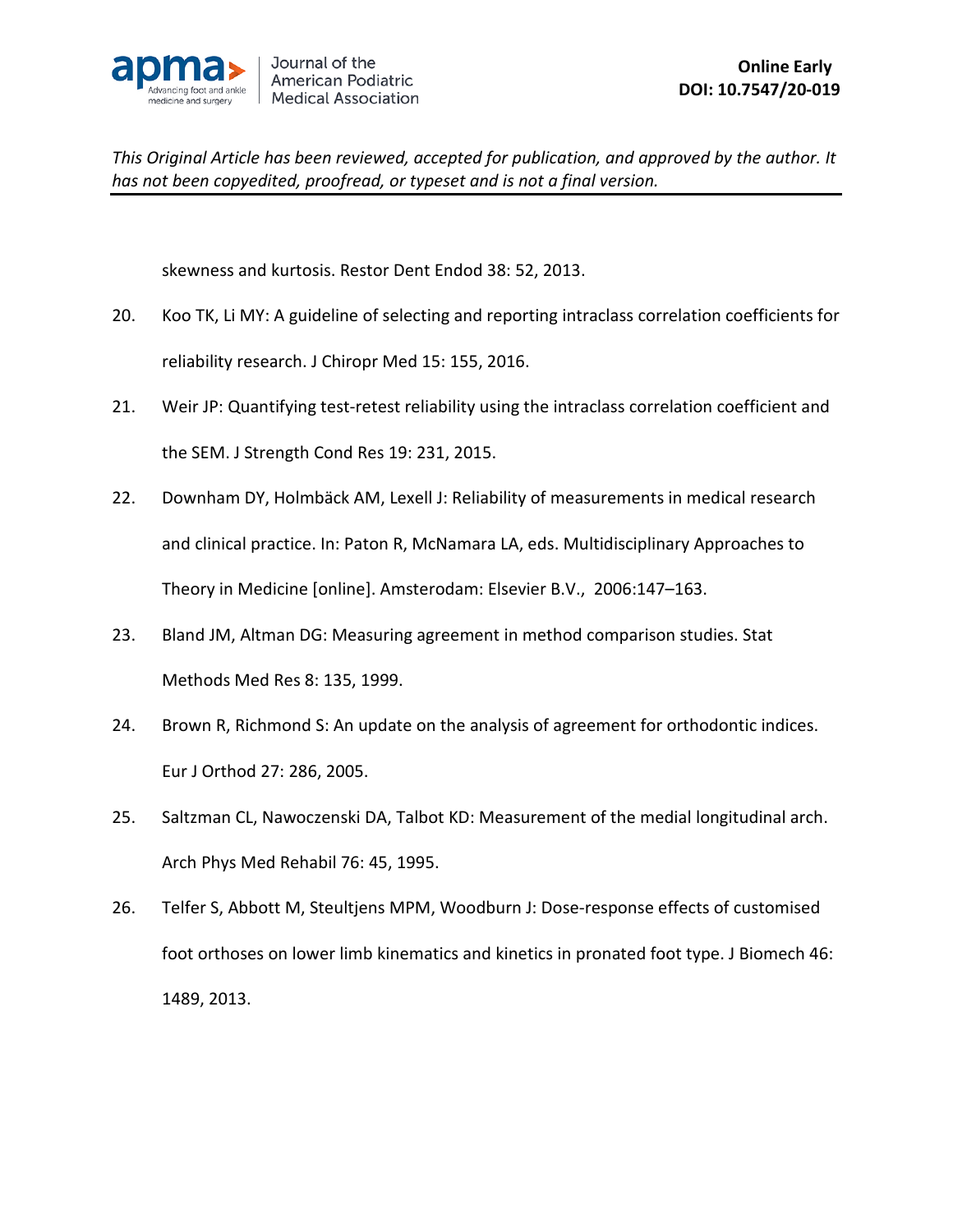

| Table 1. Investigated Parameters and Relevant Abbreviations |              |                   |  |  |  |  |
|-------------------------------------------------------------|--------------|-------------------|--|--|--|--|
|                                                             | Abbreviation | Abbreviation      |  |  |  |  |
| Parameter                                                   | used in 3D   | used in calliper  |  |  |  |  |
|                                                             | scanner      | methods           |  |  |  |  |
| Equivalent parameters                                       |              |                   |  |  |  |  |
| foot length                                                 | $FL_{3D}$    | FLC               |  |  |  |  |
| horizontal foot width                                       | $FW_{3D}$    | FW <sub>C</sub>   |  |  |  |  |
| arch height                                                 | $AH_{3D}$    | AH <sub>C</sub>   |  |  |  |  |
| arch length                                                 | $AL_{3D}$    | AL <sub>C</sub>   |  |  |  |  |
| Extra parameters                                            |              |                   |  |  |  |  |
| navicular height                                            |              | NH <sub>C</sub>   |  |  |  |  |
| Calculated parameters                                       |              |                   |  |  |  |  |
| normalised truncated arch height                            | $NTAH_{3D}$  |                   |  |  |  |  |
| normalised truncated navicular height                       |              | NTNH <sub>C</sub> |  |  |  |  |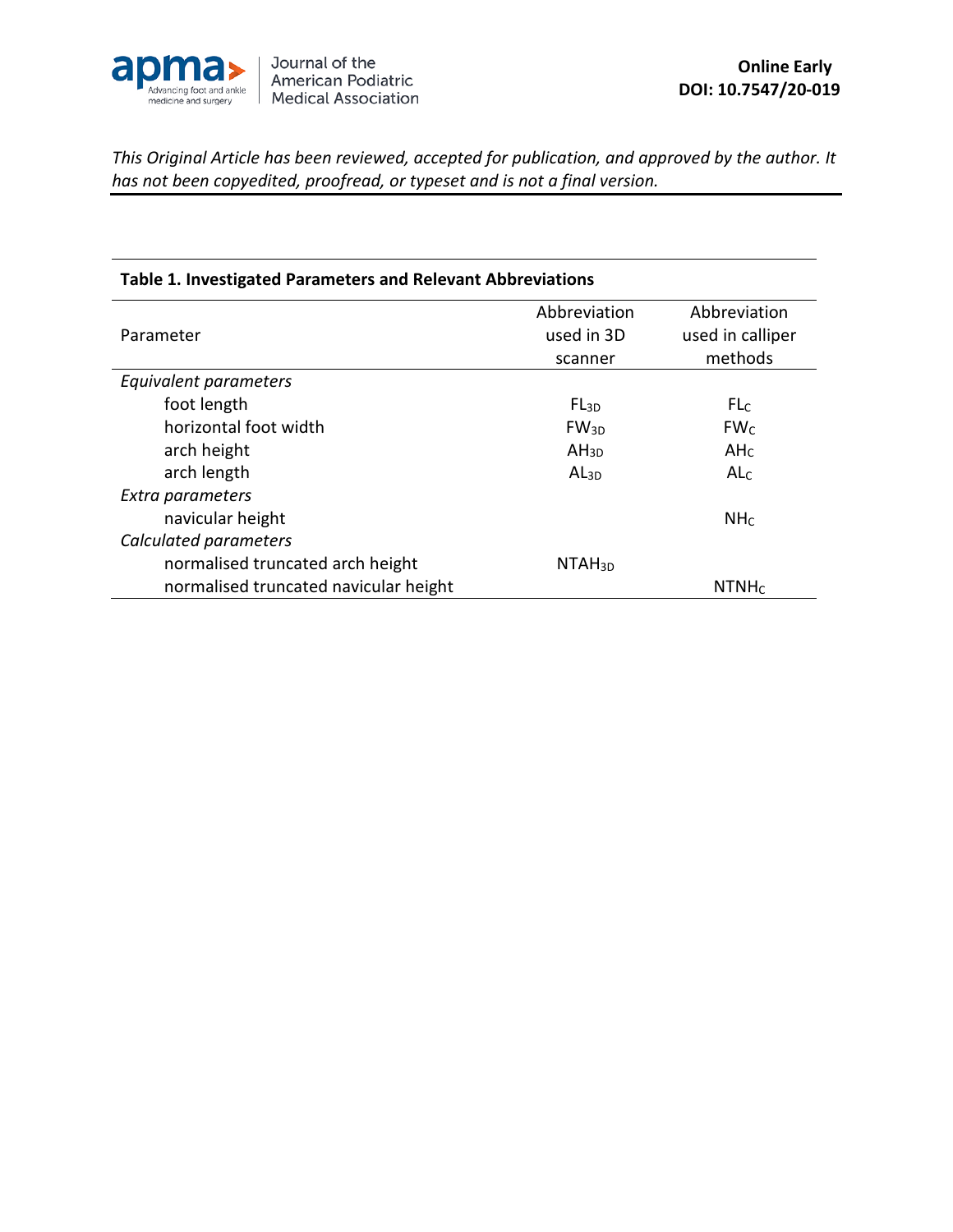

| Table 2. Test-Retest Reliability and Objectivity of Measures Obtained by the Tiger Full |    |       |            |                   |  |  |  |
|-----------------------------------------------------------------------------------------|----|-------|------------|-------------------|--|--|--|
| <b>Foot 3D Scanner</b>                                                                  |    |       |            |                   |  |  |  |
| Parameter                                                                               | n  | ICC   | <b>SEM</b> | MDC <sub>95</sub> |  |  |  |
| Reliability                                                                             |    |       |            |                   |  |  |  |
| FL                                                                                      | 42 | 0.998 | 0.9        | 2.6               |  |  |  |
| <b>FW</b>                                                                               | 42 | 0.982 | 1.2        | 3.2               |  |  |  |
| AL                                                                                      | 41 | 0.992 | 1.2        | 3.3               |  |  |  |
| AH                                                                                      | 40 | 0.737 | 1.4        | 4.0               |  |  |  |
| <i><b>Objectivity</b></i>                                                               |    |       |            |                   |  |  |  |
| FL                                                                                      | 42 | 0.997 | 1.1        | 3.1               |  |  |  |
| <b>FW</b>                                                                               | 42 | 0.959 | 1.7        | 4.8               |  |  |  |
| AL                                                                                      | 40 | 0.991 | 1.3        | 3.5               |  |  |  |
| AH                                                                                      | 40 | 0.802 | 1.3        | 3.5               |  |  |  |

Abbreviations: n, number of participants used for statistical analysis; ICC, interclass correlation coefficient value; SEM, standard error of measurement (in millimetres); MDC<sub>95</sub>, minimal detectable change at 95% of confidence interval (in millimetres); FL, foot length; FW, horizontal foot width; AL, arch length; AH, arch height